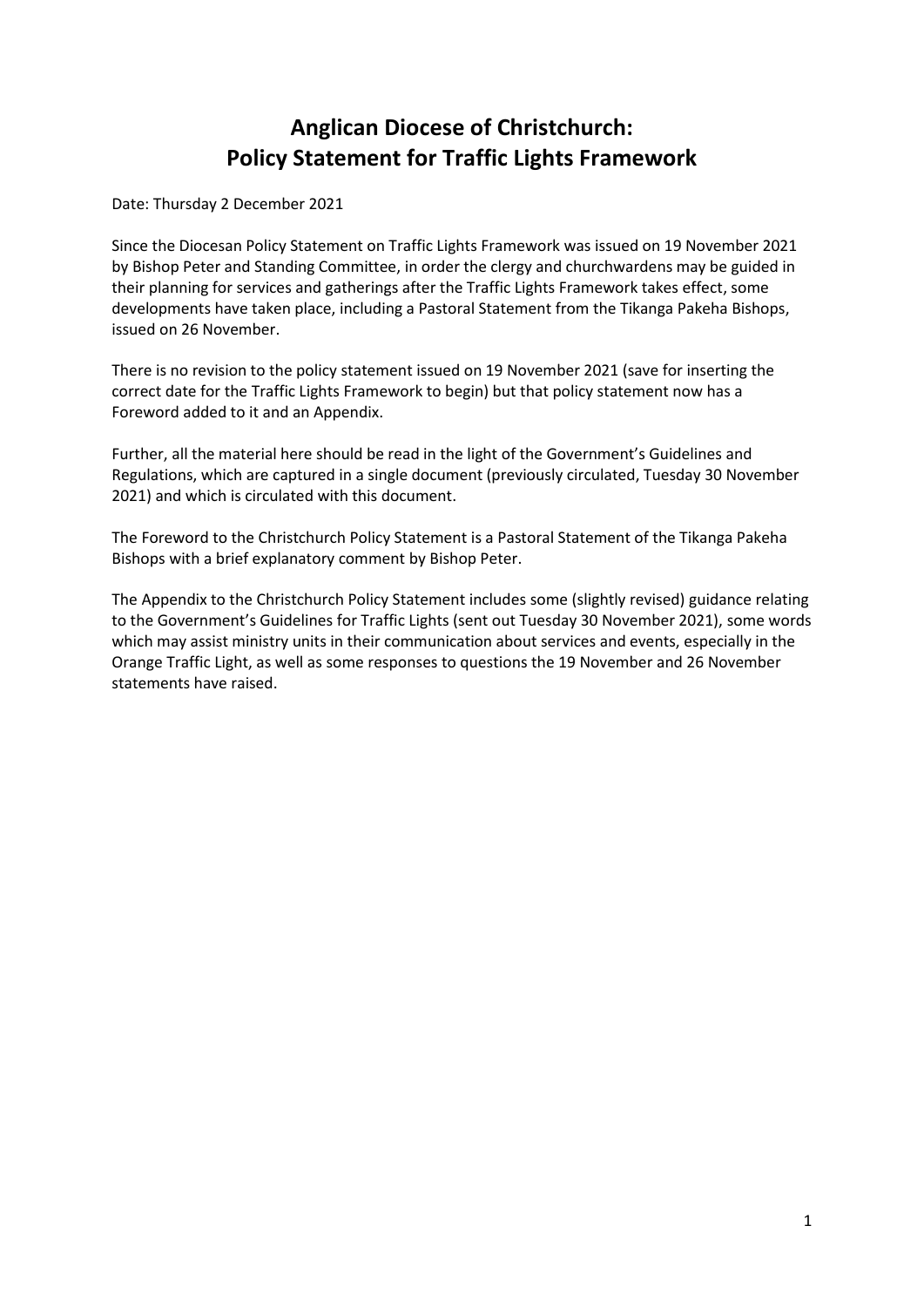### **Foreword**

What the Tikanga Pakeha Bishops have said in a Pastoral Statement (26 November 2021)

#### **Pastoral message from the Anglican Bishops, Tikanga Pākehā**

From the time of our nation's first lockdown response to the Covid-19 pandemic and subsequently throughout these extraordinary times, we as Bishops have met weekly together to pray, to support one another and to reflect on our leadership through the rapid changes in our nation's continuing response to Covid-19. The foundational unit of the Anglican Church is the Diocese; that group of individuals, communities and organisations who gather around the bishop. We honour and respect the independence and integrity of each Diocese, whilst seeking in these circumstances, to offer as much consistency and commonality as we possibly can.

Out of a deep love for the church and the people we serve, we have sought to approach the next stage of our nation's response to this world-wide health emergency in a way that reflects two key agreements in common:

- 1. The normative position for worship, events and gatherings, is that they will be fullyvaccinated. In other words, vaccine certificates will be required to attend services of worship, events and gatherings. This fully vaccinated approach, as the norm, reflects the best and most current health advice available to us, as we seek to do all that we can to minimise the risk of anyone becoming infected with Covid-19.
- 2. We have a pastoral responsibility for the care of all people. This responsibility is to both vaccinated and non-vaccinated, but particularly to the most vulnerable. This care includes those who may not be able to worship with us because they have chosen not to be vaccinated. It also includes those who are in quarantine after exposure to infected people and are awaiting test results. Such pastoral responsibility also includes those who are ill, or those who are choosing to limit their potential exposure to infection because of their level of vulnerability or the level of vulnerability to members of their households. We are committed to supporting local Churches in finding ways to minister to all.

As bishops, we are committed to constantly reviewing these principles, and the protocols and policies that are being established in each Diocese regularly, to ensure that we continue to reflect the greatest level of care possible.

As we continue to navigate this season together, we would also like to take this opportunity to thank and honour all those who lead and serve within our church in Christ's name and who work for the coming of Christ's Kingdom. We continue to faithfully hold each other before God in prayer.

"*Do not worry about anything, but in everything by prayer and supplication with thanksgiving let your requests be made known to God. And the peace of God, which surpasses all understanding, will guard your hearts and your minds in Christ Jesus.*" *Philippians 4:6-7*

Yours in Christ,

Bishop Ross Bay Bishop Steven Benford Bishop Peter Carrell Bishop Justin Duckworth Bishop Andrew Hedge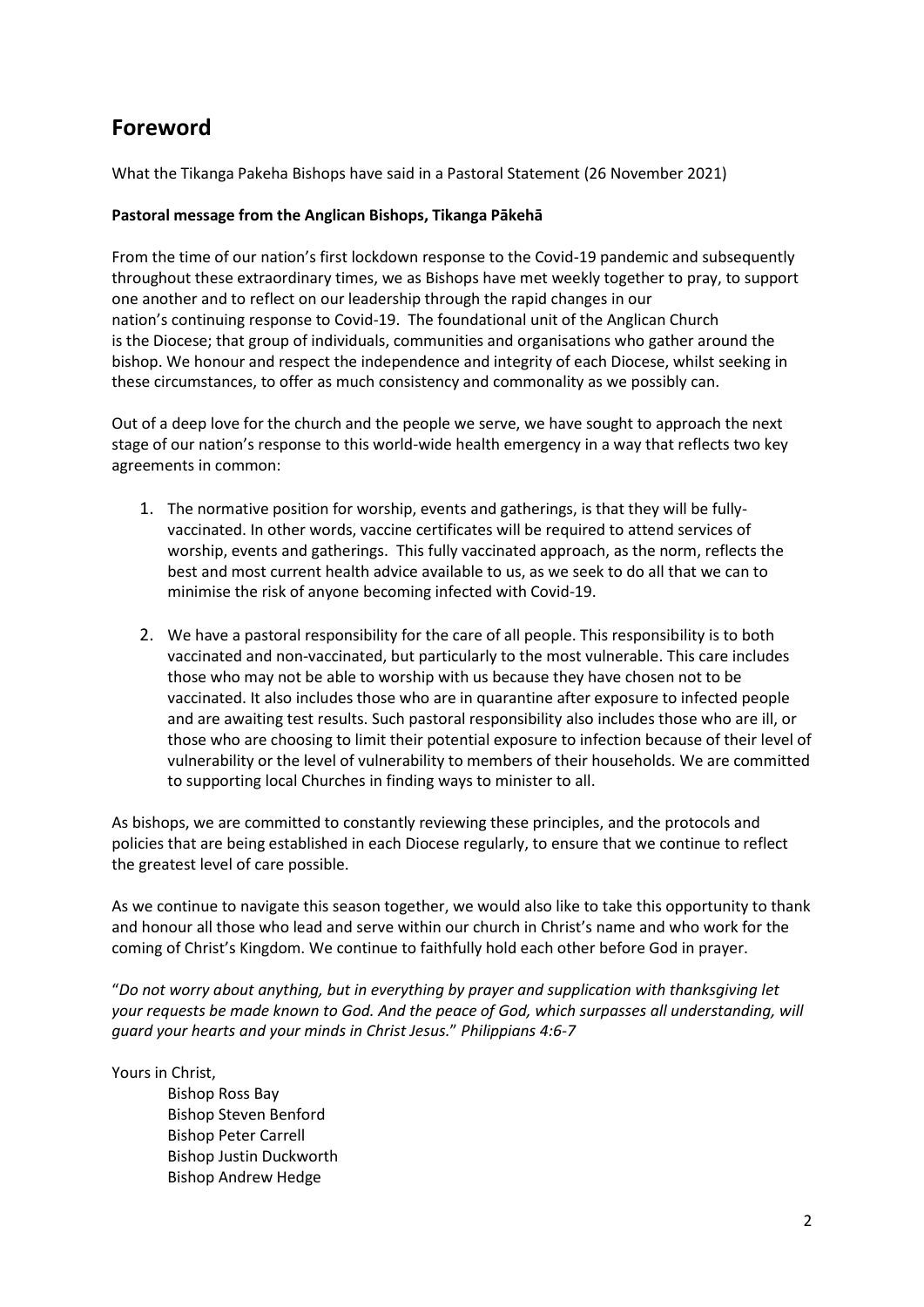Bishop Steve Maina Bishop Philip Richardson Bishop Eleanor Sanderson

#### **Further comment from Bishop Peter**

In the statement above the normative position of our Tikanga is proposed as that which "reflects the best and most current health advice available to us, as we seek to do all that we can to minimise the risk of anyone becoming infected with Covid-19."

That is, we do not see another position as one which would reflect the best and most current health advice available to us.

Nevertheless, in the Diocese of Christchurch decisions have been made and will be made by ministry units according to the policy issued below which permits choice in order that each ministry unit determines its pattern of worship services under the Traffic Lights Framework.

It is fine to continue this decision-making process but **I now ask you as your Bishop to make your decisions in the light of the Bishops' statement above, in particular, that your decision-making aspires to achieve minimisation of the risk of anyone becoming infected with Covid-19**.

Finally, I repeat here what I have written this week to the Diocese re masking: it is my expectation that we will mask when we worship together. This too is part of minimisation of the risk of anyone becoming infected with Covid-19.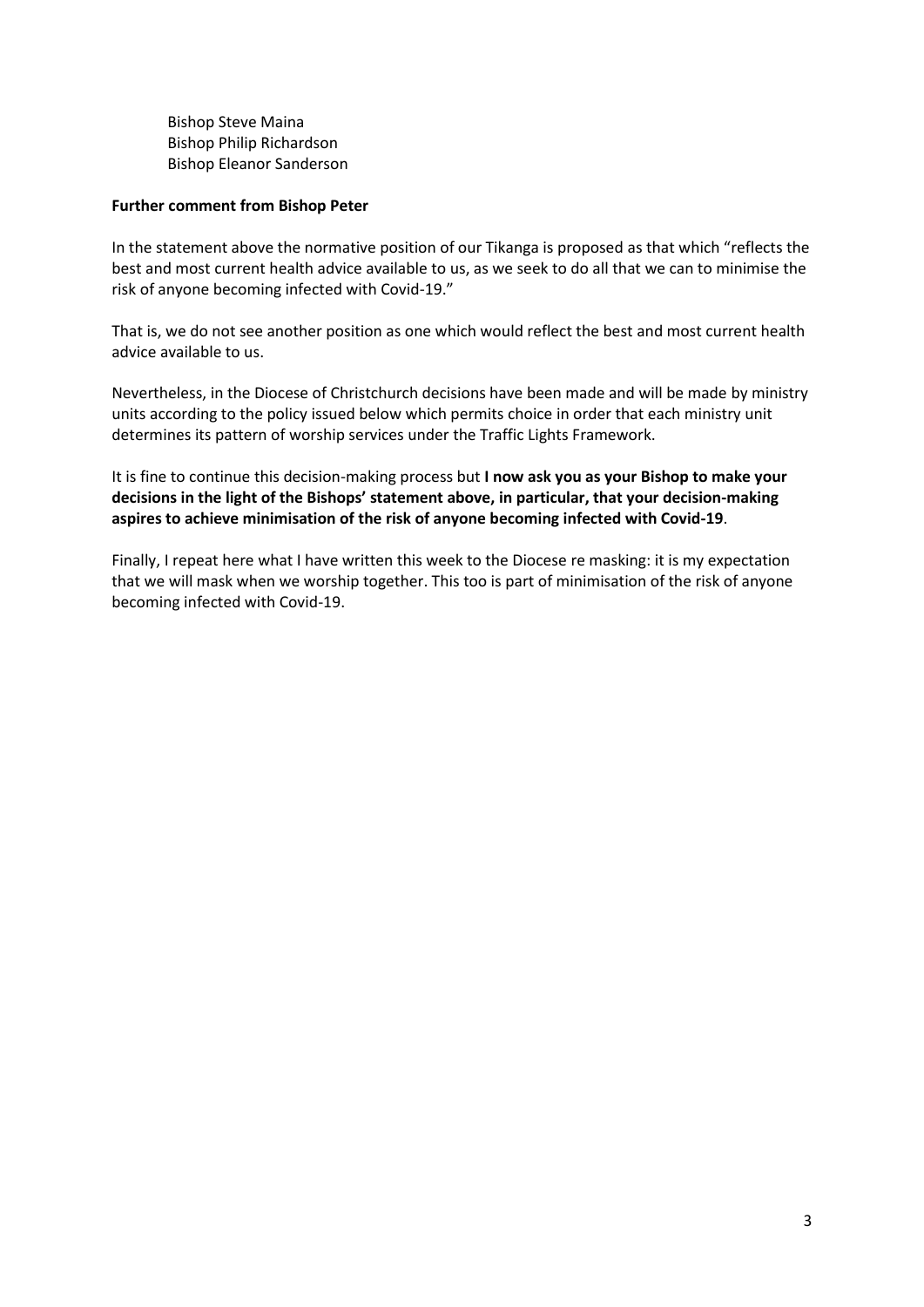### **Introduction to the Diocese of Christchurch Policy Statement**

Recently the NZ Government introduced the "**Traffic Lights Framework**"

(https://covid19.govt.nz/alert-levels-and-updates/covid-19-protection/) as part of its management of the Covid-19 Delta outbreak. The new Framework takes effect from midnight Thursday 2 December 2021. For a summary chart, see [https://covid19.govt.nz/assets/COVID-19-Protection-](https://covid19.govt.nz/assets/COVID-19-Protection-Framework/COVID-19-Protection-Framework-22-October-2021.pdf)[Framework/COVID-19-Protection-Framework-22-October-2021.pdf](https://covid19.govt.nz/assets/COVID-19-Protection-Framework/COVID-19-Protection-Framework-22-October-2021.pdf) .

#### This policy document is **the response of the Anglican Diocese of Christchurch to the Traffic Lights Framework**.

In our response to the potential of the virus to damage our health, the underlying principle the Diocese of Christchurch is working from is:

"Keeping ourselves and others safe from the COVID-19 virus."

In this way we are biblically faithful:

"the one who loves another has fulfilled the law … Love your neighbour as yourself" (Romans 13:8, 9).

Our policy here focuses on the situations in which the Government authorities determine that we are in "Traffic Light Green" or "Traffic Light Orange." We will issue separate Guidance later for when we are in Traffic Light Red.

In the Traffic Lights Framework, the Government invites churches to choose between two options when they hold services (ordinary worship, weddings, funerals) and other gatherings:

**Option 1:** with a limited number of attendees (100, Green; 50, Orange) without requiring attendees to have a vaccination pass or

**Option 2:** with an unlimited number of attendees, providing every attendee presents a vaccine pass.

For clarity: all references to requirements for or expectations about people being vaccinated, are references to people aged 12 and over. Children aged under 12 are unable to be vaccinated at the present time.

#### **Principles and concerns shaping our Diocesan Policy**

With Option 1, those who are vaccinated and those who are unvaccinated are almost certain to mingle together, and it is very likely that some vaccinated persons will choose to stay away from such services and gatherings.

With Option 2, those who are unvaccinated must stay away from such services and gatherings.

Either option potentially excludes people from worship and fellowship, and exclusion is the opposite of the inclusion churches generally seek to foster.

With either option, our Anglican understanding of our duty of care for our people is that we will pastorally care for all. Such care includes access to the sacrament of Holy Communion for the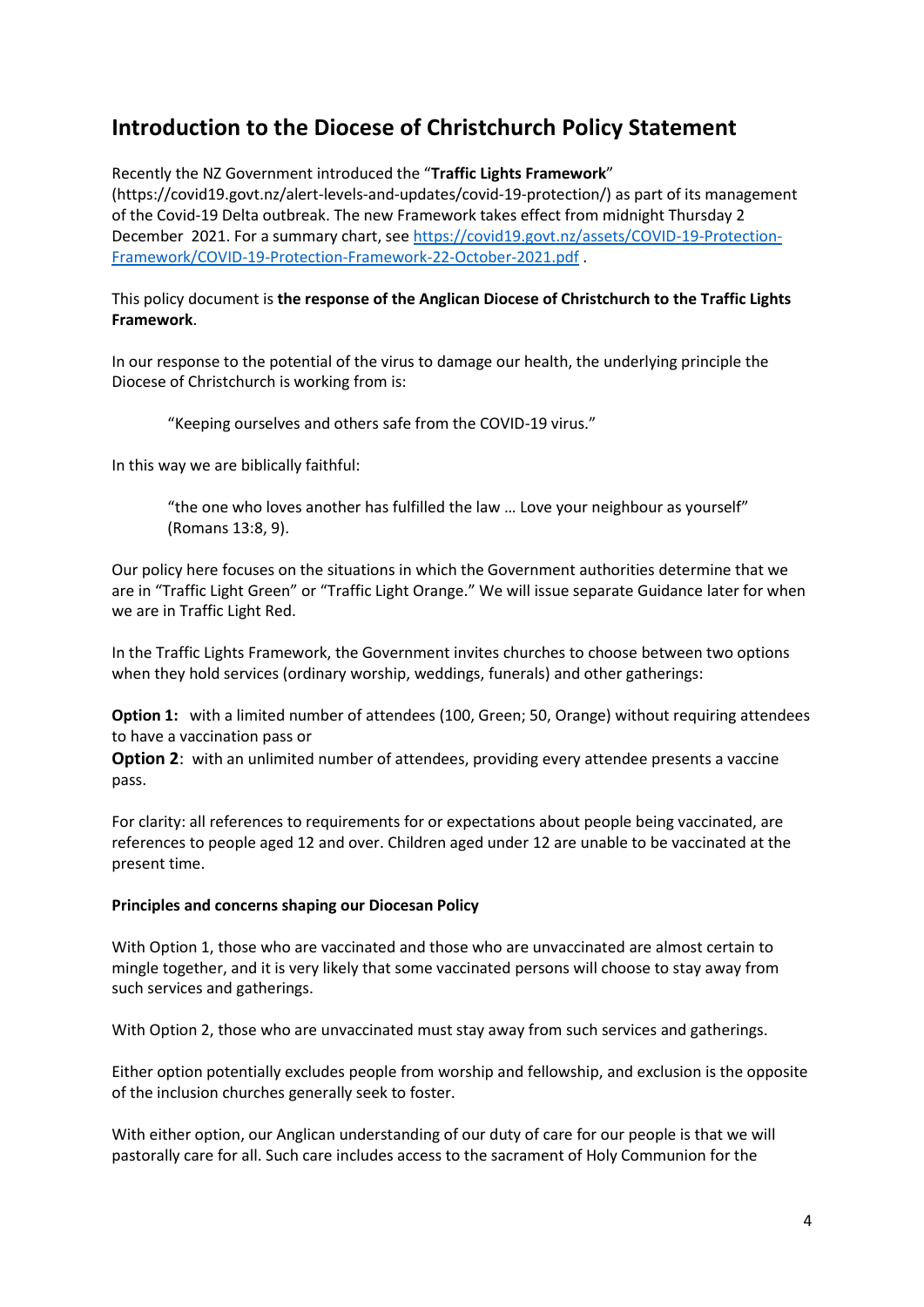baptised and making available pastoral sacramental actions to those in need of anointing or reconciliation.

There is no option by which all worshippers in all ministry units in the Diocese of Christchurch will be happy with all arrangements made by our churches in compliance with the framework.

Our concept of "safety" must include concern for children's health because children who cannot be vaccinated are part of our worshipping communities.

Similarly, some vaccinated adults are immune compromised or suffer in some other way which increases their vulnerability to the virus, even when fully vaccinated. The concept of "safety" includes concern for the health of our adults.

#### **The policy set out here seeks to guide ministry units in our Diocese to maximise three key goals in an imperfect situation**:

- to be as safe as possible;
- to be as inclusive as possible; (where "inclusive" is about welcome, pastoral care, sacramental ministry, and best-effort community participation); and
- to be as adaptive to local circumstances as possible.

#### **Our response to the Traffic Lights framework proposed by the NZ Government is that**:

- 1. All ministry units must follow Government regulations.
- 2. Policy determination (as permitted within the regulations) for services and other gatherings in each ministry unit is to be made by the vicar/priest in charge **and** vestry/church council.
- 3. "Gatherings" includes all meetings of groups, children's ministries, youth ministries, and ministries to the elderly which take place on church premises such as a church, hall or church lounge, or which take place in another venue hired by the church, such as a local community hall or a campsite for the purpose of holding a camp or retreat. They do not include church gatherings held in private homes, which shall follow Government regulations for private gatherings.
- 4. Ministry units who wish to offer a service or services or other gatherings, for which each attendee needs to present a vaccination pass, are encouraged to do so.

Our recognition is that in some ministry units this decision will enable people to feel safe, and/or this decision will enable services/gatherings to be held at which more than 100 attendees are expected.

#### **Each ministry unit making such decision has the support of the Anglican Bishop of Christchurch.**

5. Ministry units who wish to offer services, to which both those who are vaccinated and those who are not vaccinated are welcome, are encouraged to do so, and these services will be limited to 100 persons or fewer in Green or to 50 persons or fewer in Orange.

#### **Each ministry unit making such decision has the support of the Anglican Bishop of Christchurch.**

6. In some cases ministry units will be able to offer within their programme, services and gatherings which require vaccination passes and services/gatherings which do not require vaccination passes;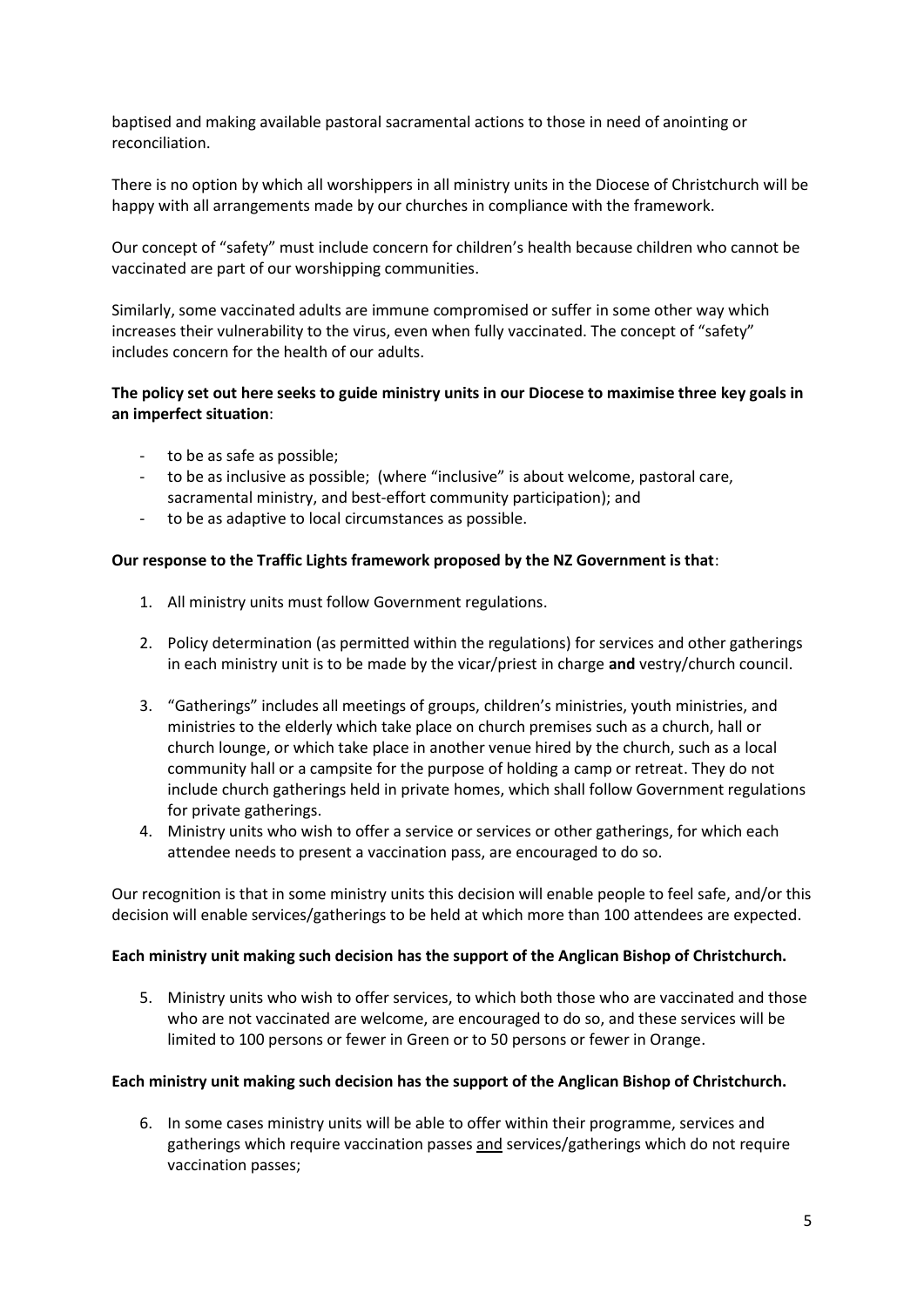- 7. In those ministry units where (6) is not possible, collegial consultation should take place within the local archdeaconry or with (a) neighbouring ministry unit(s), in order to fulfil (8) and (9)
- 8. Each ministry unit must advertise its own services clearly (e.g. on their website, social media, church noticeboards, newspaper advertising) so that attendees understand whether the service or gathering they are planning to attend will or will not require a vaccination pass to be presented by each attendee; will or will not involve vaccinated and unvaccinated persons being present together in the same event; and will or will not require the wearing of masks by every attendee.
- 9. Each ministry unit offering only one kind of service must advertise clearly where the nearest service can be attended which is the alternative kind of service, (or, if no alternative is available within reasonable distance, how an online Anglican service from within our Diocese can be accessed).
- 10. Where people aged over 12 have a Ministry of Health exemption from being fully vaccinated, each ministry unit will need to make a determination as to its local approach to participants in worship who have such exemptions.
- 11. In some situations (for example when a church is in a co-operating relationship with another church/denomination, or when a church and a school collaborate to offer a school service), the requirements above may be overridden by policy considerations stemming from a relationship with another denomination or institution, providing at all times:
	- a. all actions comply with Government regulations;
	- b. the stricter of the two sets of requirements are followed.
- 12. In all cases,
- Mask wearing is strongly recommended; and Vestries are encouraged to decide that mask wearing will be mandatory for some or all services/gatherings within their respective ministry units.
- When a service is held with both vaccinated and unvaccinated persons present, masks should be worn by all attendees.
- Singing shall only happen when people are wearing masks. Singers in a choir or music group may sing without a mask, providing the choir or music group is at least 2m distant from other persons present in the service.
- Masks may be removed temporarily by a person leading parts of the service, reading Scripture, leading intercessions, giving notices or preaching; but the presider at communion and any assistant at communion must be masked through the Great Thanksgiving and distribution of communion to the people.
- Communion is to be in one kind (bread) only when the traffic lights are Orange. It is recommended that when people are masked, they receive the bread and return to their seats to consume the bread.
- Communion may be in two kinds (bread and wine) when the traffic lights are Green.
- It is permissible for any president at Communion, with any concerns about the presence of Covid in the community when the traffic lights are Green, to restrict communion to one kind only.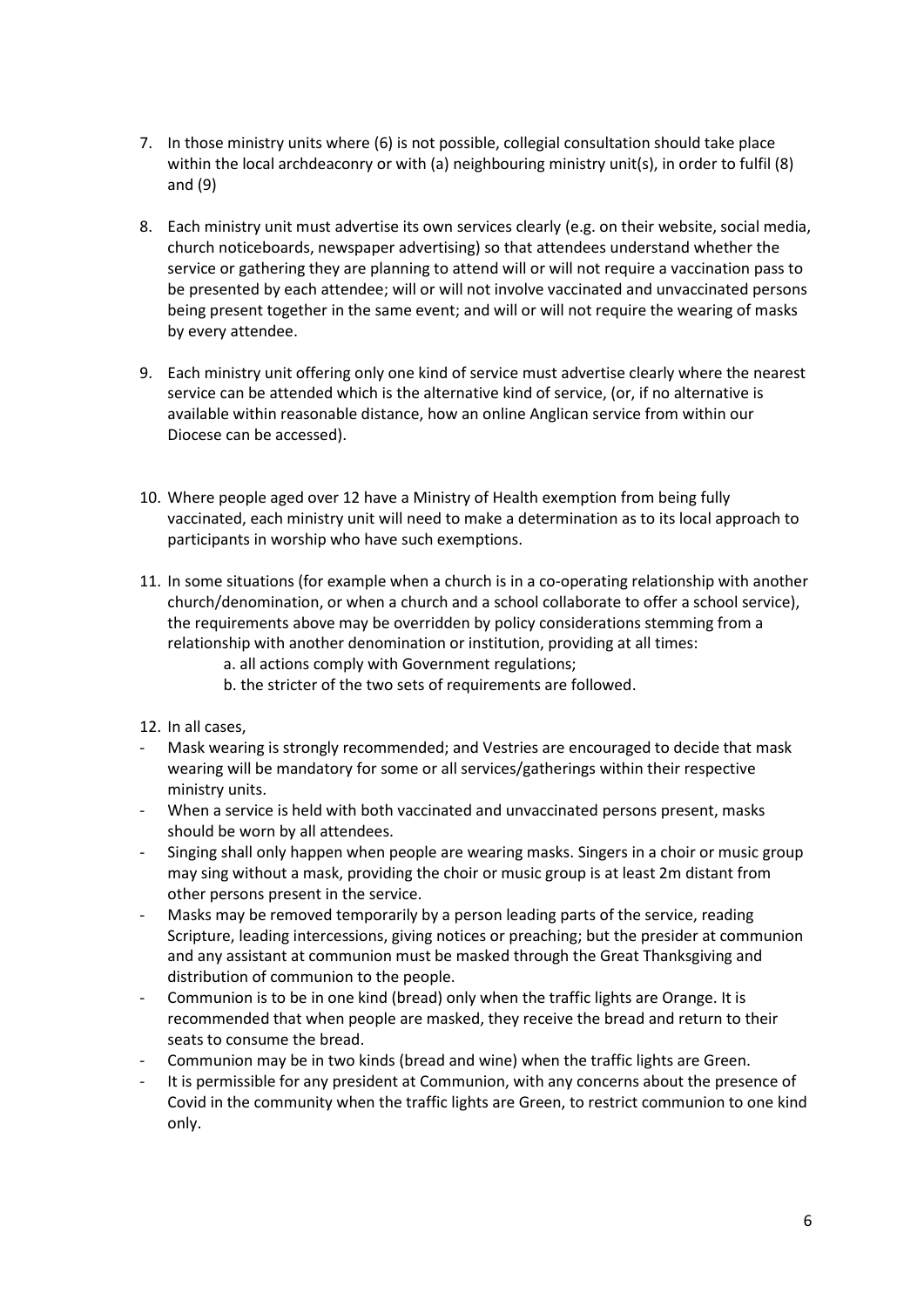- Other guidance from the Diocese concerning The Peace, serving of food, hygiene, ministry to children, youth, the elderly, as previously issued for Covid Alert Level 2 or subsequently updated [https://anglicanlife.org.nz/download/level-2-guidelines-8/] should be followed.
- 13. In any situation where doubt as to the application of the policy arises, or difference of viewpoint within a ministry unit cannot be resolved, consultation with the Archdeacon should take place. Where necessary the Archdeacon will consult with the Bishop. **The Bishop's ruling on any such matter shall be final.**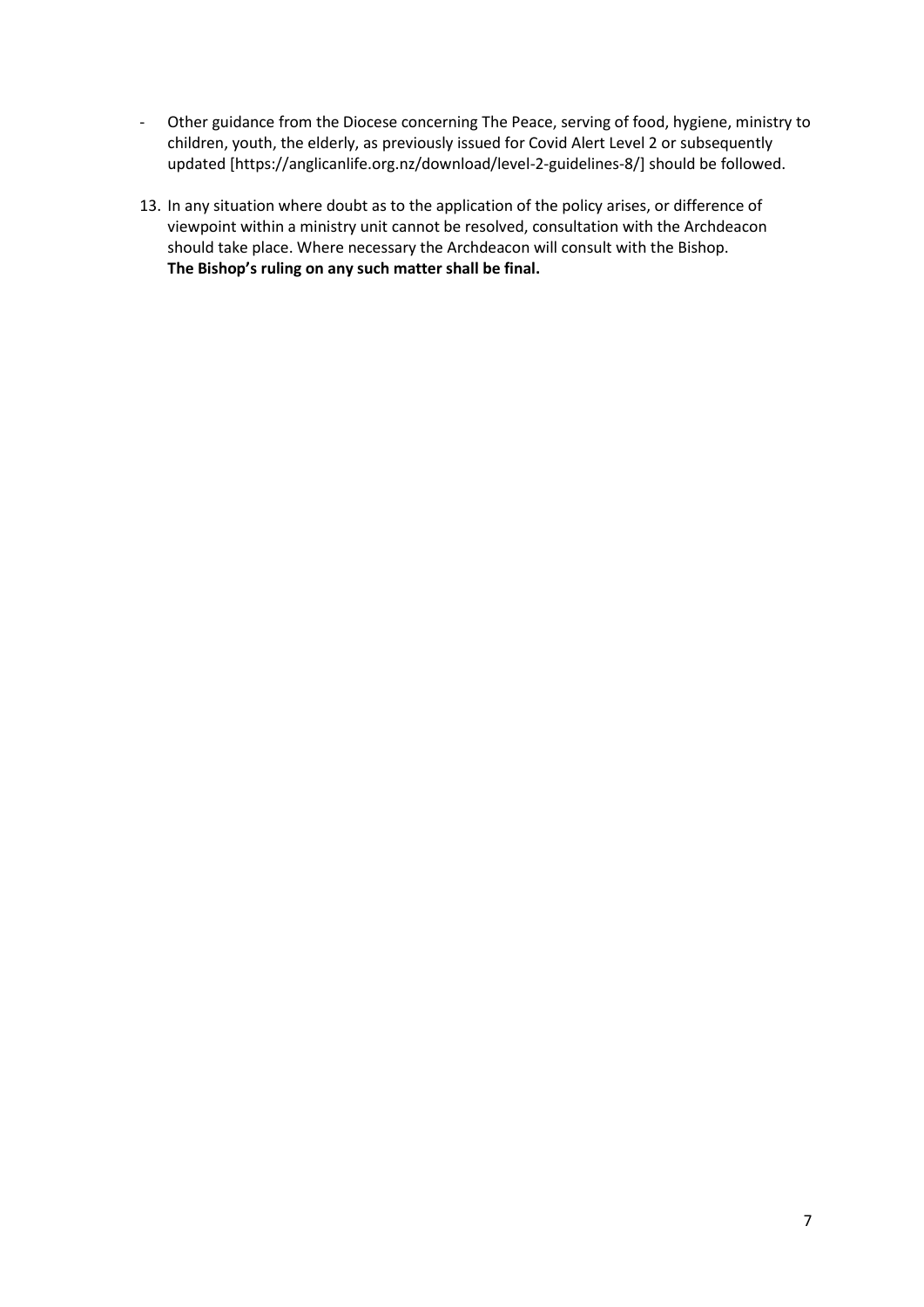## **Appendix**

#### **(1) Bishop Peter's Response to Government Guidance – slightly revised from 30 November 2021**

On Friday 3 December we move into the Orange Traffic Light mode – thankfully consistently across the whole Diocese – and it looks like the minimum period we will be in this mode is until Monday 17 January 2022.

Distributed with this document is an official Government document which gathers together various statements on the Government Covid webpages into one set of guidance for places of worship in the Traffic Lights Framework.

#### Notable:

- Specification of **1m social distancing** in places of worship so that the 50 maximum in Orange may be less than 50 in some of our smaller churches (where services are held which do not require My Vaccine Passes).
- Specification of social distancing even when My Vaccine Passes means numbers are not limited. P. 7 of the Guidance.
- Clarification of the distinction between a service and an event.
- Workers (paid/unpaid) do not need to be vaccinated when the service or event does not require My Vaccine Passes.
- Workers (paid/unpaid) who need to be vaccinated when the service or event does require My Vaccine Passes must be vaccinated before such services begin in a ministry unit (e.g. must be vaccinated by 5 December if starting such services on Sunday 5 December).
- Clarification that all workers (paid/unpaid) for services or events requiring My Vaccine Passes must have the record of their vaccinations kept on file by the ministry unit. **Churchwardens, please ensure this record keeping takes place**.
- Clarification that, providing strict guidelines re hygiene and non-mingling are followed, different kinds of services or events can be held in the same church complex.

#### My guidance

- Workers (paid/unpaid) for services or events are the people leading or assisting with making the service or event happen:
	- o People at the front of the church: priests, deacons, lay worship leaders
	- o People at the door of the church: welcomers, sidespersons, checkers of My Vaccine Passes
- Members of music groups, choirs, and providers of music such as organists and pianists are not counted as "workers".
- The Government Guidelines document does not specify requirements for those working with children (e.g. Sunday School) or for events which are child-focused during week days (e.g. Mainly Music), but it is consistent with the Government's direction re education generally that those who work with children are fully vaccinated. **Therefore it is recommended that all young adults and adults (i.e. aged 12 and over) working with children are vaccinated.**
- Where (say) a Sunday School involves children beginning in church and then moving out to Sunday School and that service is a My Vaccine Pass service, then all those working with children must be vaccinated, in keeping with all other workers at such a service.
- It is possible to (say) only hold services for which My Vaccine Passes are required while also letting out our premises to groups holding gatherings of a mixed kind. (But see below). Such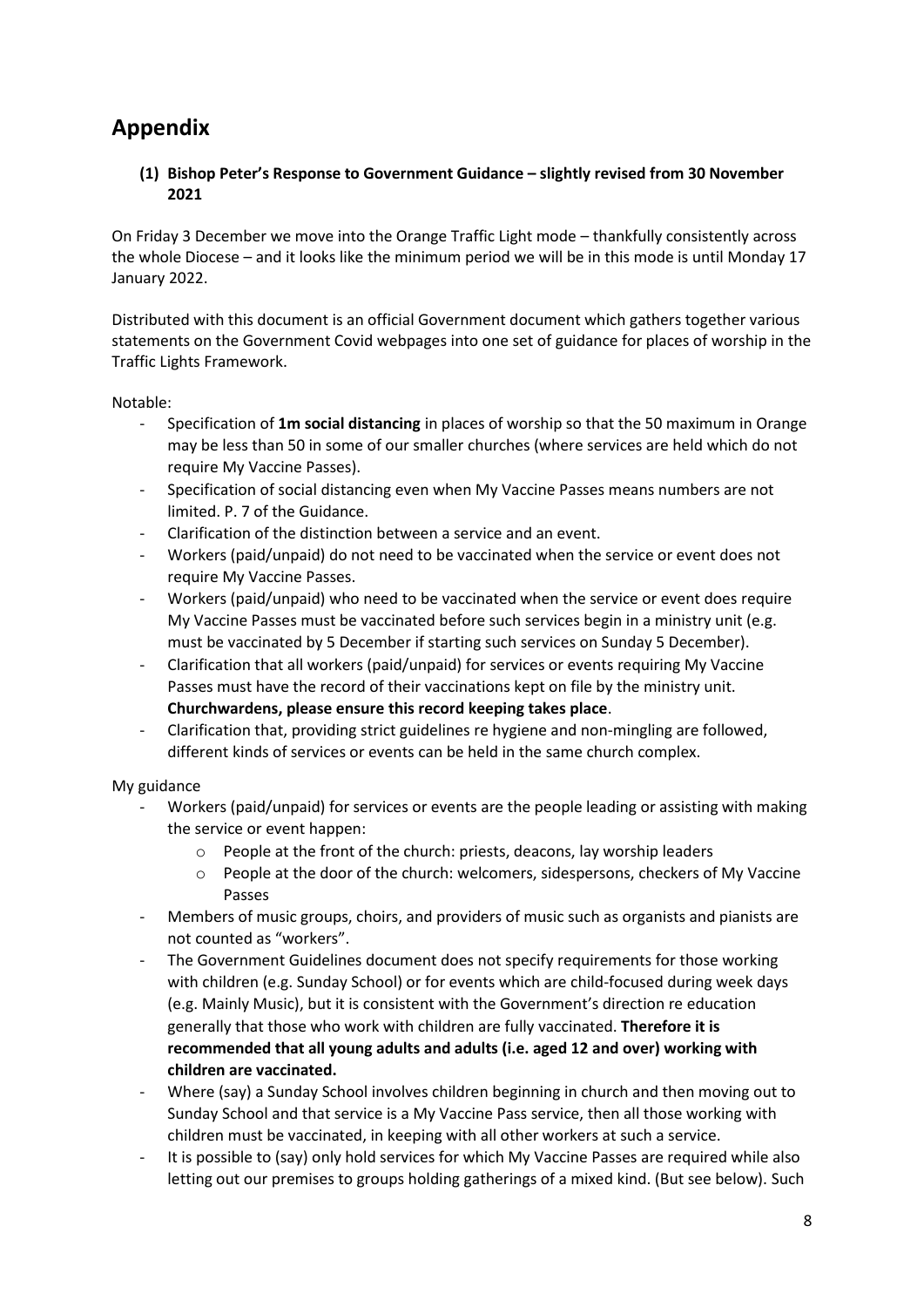decisions should be made locally in each ministry unit. The following may assist in the decision making (with thanks to the Diocese of Auckland):

#### **(2) Use of Our Buildings by Other Churches or Users**

- o Buildings hired to others are our privately owned buildings
- $\circ$  We can therefore determine the conditions under which they are used by others, i.e. in this case whether we decide our sites as a whole require vaccine passes to come onto them for all activities, or whether some activities can occur without passes.
- o That decision is delegated to local governing bodies (Vestry/Church council) who have stewardship of their buildings
- $\circ$  That governing body is responsible for assuring themselves that all activities being conducted in accordance with the current health orders relevant to that activity
- $\circ$  So they would need to know how they are being used, what the health and safety plan is, and possibly make spot checks to check they are doing as required
- $\circ$  If there are non-vax events they would need to ensure that ventilation and cleaning occurs before the next activity
- o And of course the Diocese and whoever the building owner is (eg CPT) need to feel confident this is being managed appropriately at local level.
- o At all times all users of our premises must conform to Government guidelines and regulations.

#### **(3) Masking**

- Although the Government document says wearing masks is encouraged, I am very concerned that in same of our parishes, this has become, 2 or 3 in the congregation wear masks and no one else does.
- **In view of the travelling of Aucklanders from 15 December throughout NZ, the new omicron version of the virus, and generally the importance of mask wearing for minimising chances of the virus spreading, I now say: it is my expectation that all worshippers are masked when participating in worship in the Diocese of Christchurch.**
- Masks may be removed for the purpose of leading a service (but must be worn during presidency at the communion table), reading a lesson, leading intercessions or singing as part of a choir or music group.
- **I ask all reading this whether we are respecting the virus and its potential devastating impact on our brother and sister in Christ if we are choosing to not mask at worship.**

#### **(4) Aspects of administering My Vaccine Pass Services and Events**

The following words (with acknowledgement to the Diocese of Waiapu) may assist ministry units in the Diocese of Christchurch in communicating to parishioners about aspects of vaccine pass gatherings and events:

#### **(what we could say in our ministry units about) Our rules about Vaccine Passes**

We require people to show their My Vaccine Pass in order to attend services of worship, events, and gatherings in our buildings.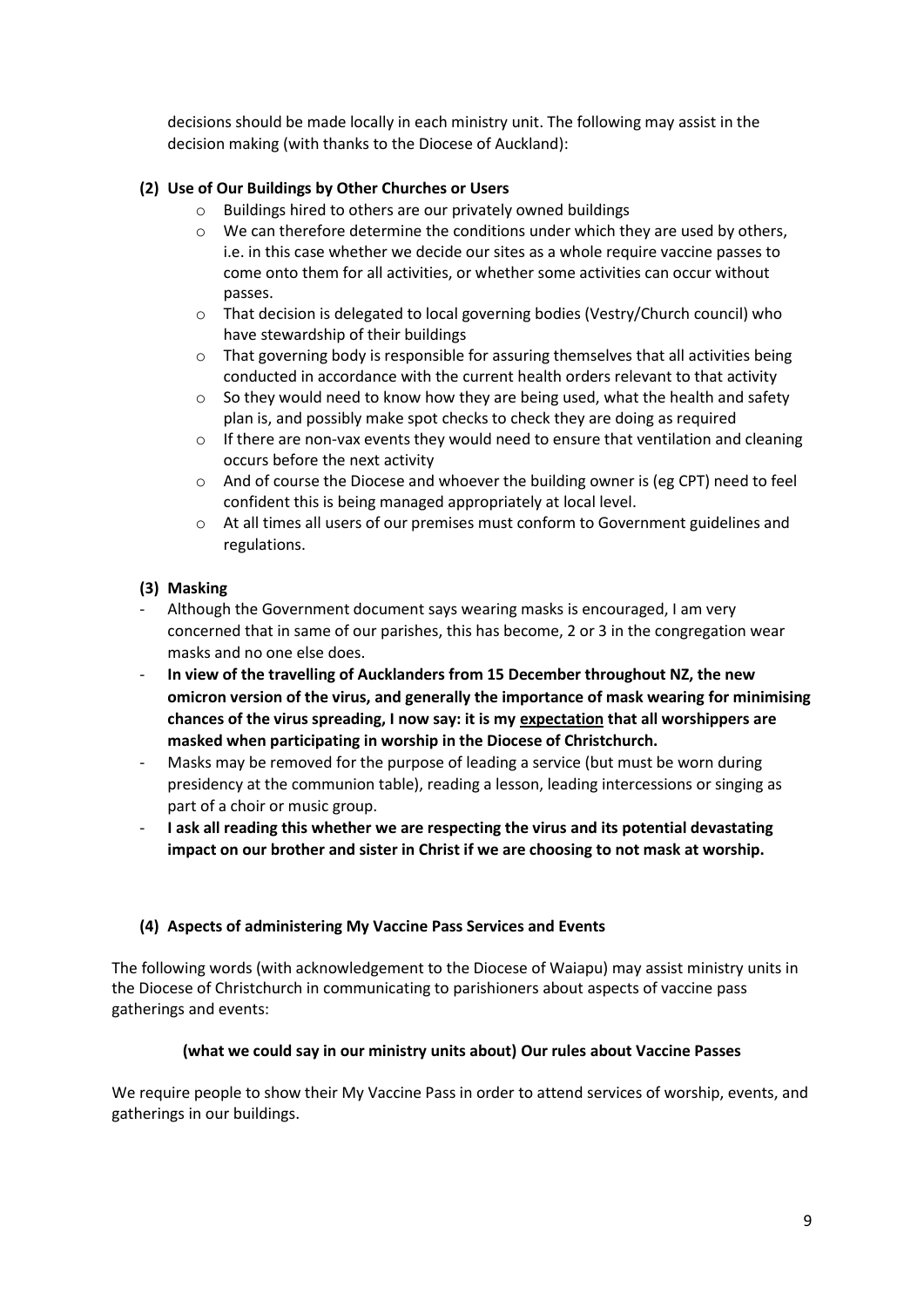When people arrive, they must show or scan in their "My Vaccine Pass". If someone has an exemption, that will show up as OK on the scanner. If someone is under the age of 12 years and 3 months they do not need to show a vaccine pass.

We are doing this because we are committed to caring for everyone, and especially for those who are most vulnerable. We want to keep everyone safe. We need to be sure that only vaccinated or exempt people are gathering here. This minimises the risk of anyone getting infected with Covid.

This isn't just this parish: it applies to all our churches and follows the best health advice. Other churches are also taking this approach. Requiring vaccine passes is a practical way of loving our neighbours.

People can join this gathering by showing or scanning their My Vaccine Pass. If someone cannot do that, there are some other ways to worship. Details of these are given on the other side of this notice.

#### **(what we could say in our ministry units about) Other ways to worship**

These are examples only. Please insert your local details.

- You can join our online worship.
- Link. Time / dayWe are running another, smaller, service which people can enter without showing a Vaccine Pass.
	- o Details.
- There is another, smaller, service in [adjoining parish or separate worship centre] which people can enter without showing a Vaccine Pass.
	- o details.

[optional:

Contact details if you want to discuss this further with someone.]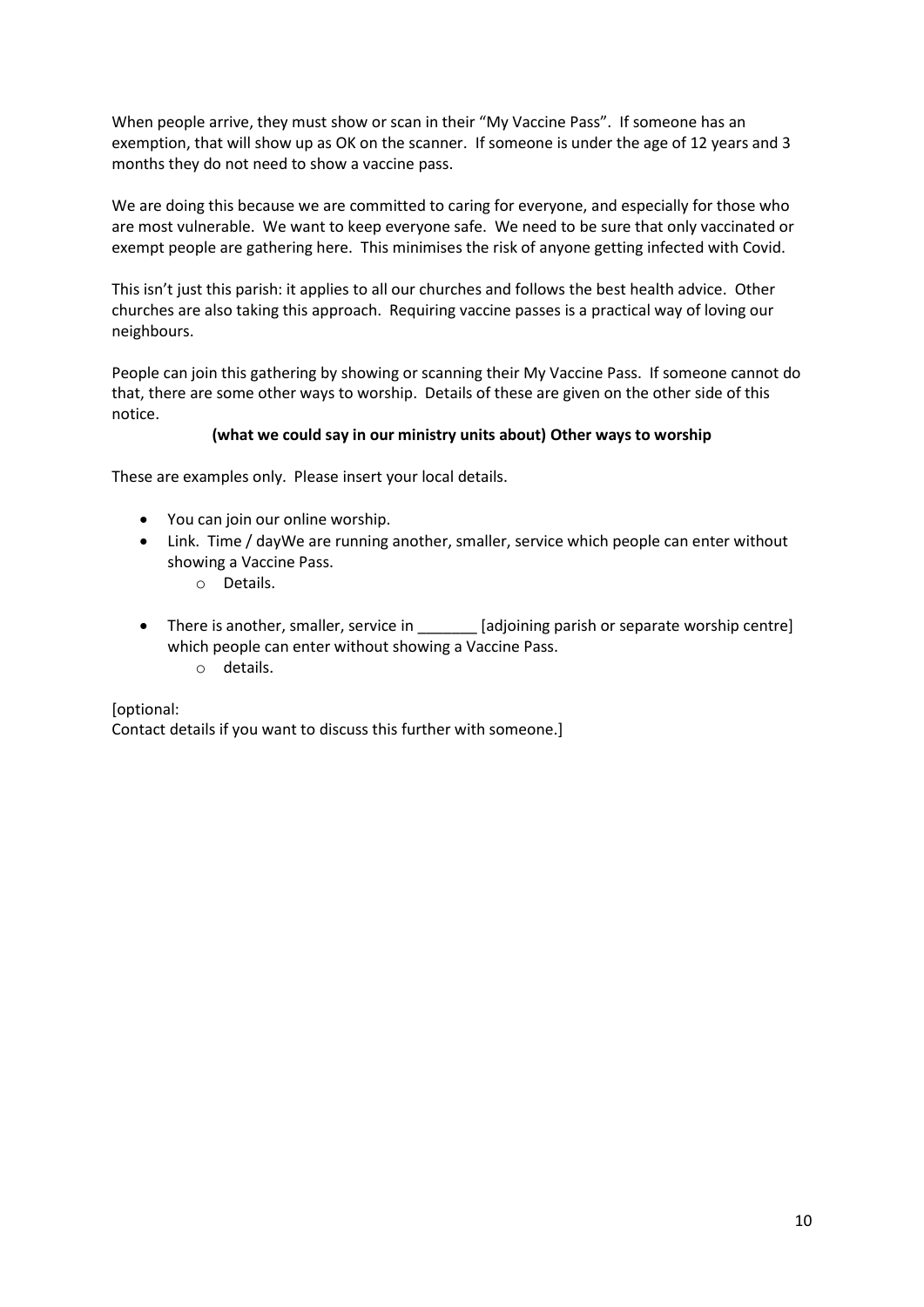#### **(5) An example of a ministry unit advertising different kinds of services**

In this example the Parish of Motueka parish [ <https://motuekaanglican.org.nz/> ] clearly signals the form and nature of its services in the Orange Traffic Light

As we navigate our way through this Covid-19 TLS, St. Thomas Motueka will be offering two different gathering worship times and styles. Riwaka & Ngatimoti are as noted below

# **Sunday: 9am Main Church**

- · Vaccine Certificate Required
- Mask still required
- No gathering limit



This gathering is in the main Church building with access through the front door of the church or front door of the administration foyer. Morning tea will be held in the foyer and the toilet facility is adjacent to the fover.

# **Sunday: 10am Auditorium**

- . No Vaccine Certificate Required
- Mask still required
- Gathering limit 50
- Respect for the personal space of others



This gathering is in the auditorium

with access from the prayer garden on the northern side of the building. Morning tea and toilet facilities are available in the adjacent Parish Centre.

- St. James, Ngatimoti 3rd Sunday @ 10:30am • Vaccine Cert not required - Mask required - Max occupancy 50
- St. Barnabas, Riwaka 2nd & 4th Sunday @ 9am
	- Vaccine Cert not required Mask required Max occupancy 50